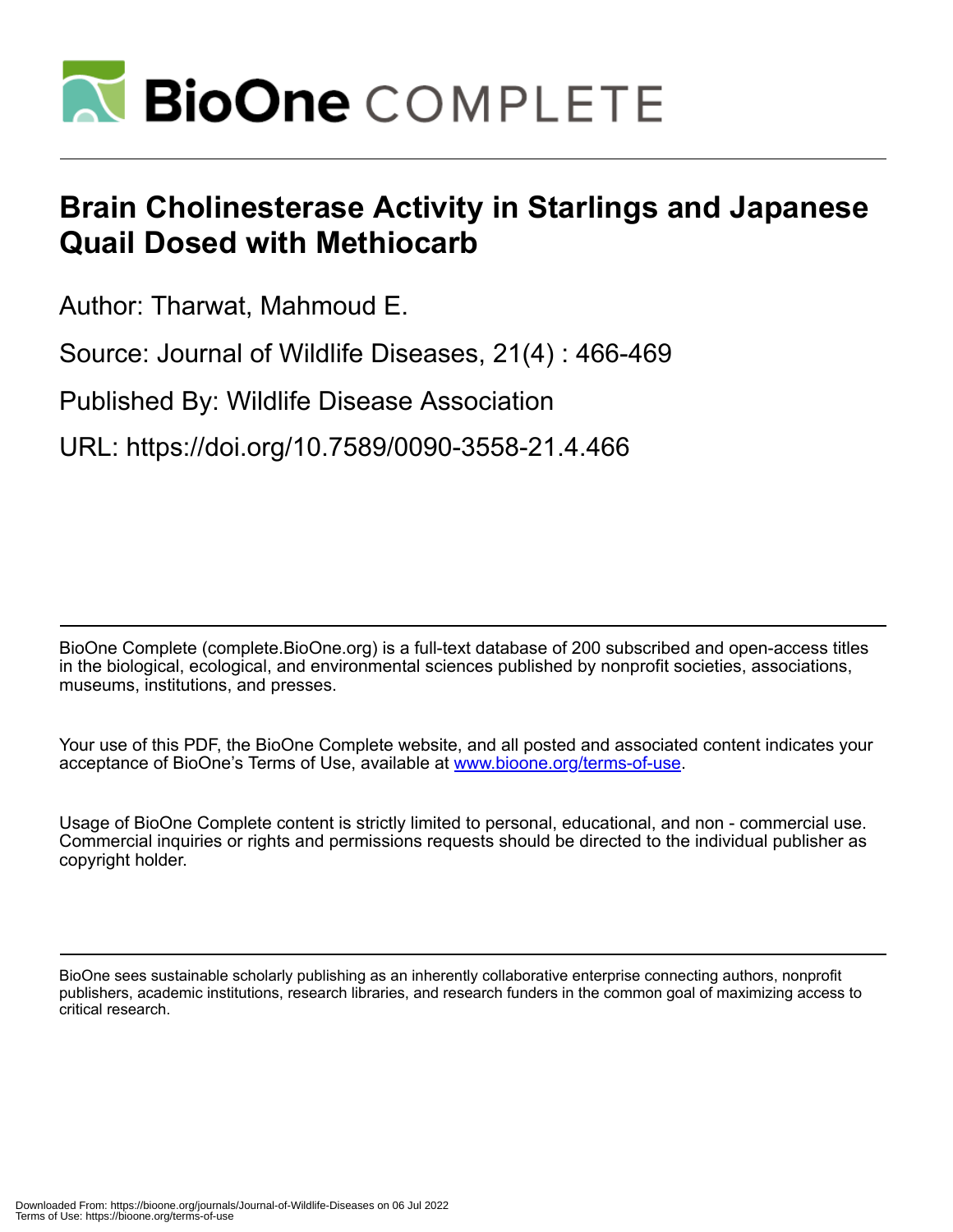## 466 JOURNAL OF WILDLIFE DISEASES, VOL. 21, NO. 4, OCTOBER 1985

of the stock in a herd are affected (Shupe et a!., 1967, J. Am. Vet. Med. Assoc. 151: 191-197). The syndrome is characterized by arthrogryposis, scoliosis, torticollis, and cleft palate. Cleft palate may occur with other abnormalities, but occasionally it is the only detectable deformity (Shupe et a!., 1967, op. cit.). The disease is the result of pregnant animals ingesting plants containing teratogenic alkaloids between the 40th and 70th days of pregnancy. One ge nus noted for its teratogenic alkaloids is Lupinus (Keeler et al., 1977, op. cit.; Keelen, 1978, op. cit.). The gestation period in tule elk is approximately 250 days with the rut in September and most calving in May or early June (McCullough, 1969, op. cit.). Thus, the period of insult in tule elk would be in October and November. Dietary records for September 1980, through May 1981 (Gogan, unpub!. data), showed that *Lupinus* spp. (mainly *L. arboreus)* constituted between 2 and 31% of the diet in bimonthly samples between early September and late November 1980, and less than 1% in bimonthly samples between early December 1980, and May 1981.

Thus, the diet of tule elk included a plant species with the potential to contain high levels of teratogenic alkaloids during a critical period of fetal development.

The causes of the cleft palate in this calf remain speculative. Circumstantial evidence suggests inbreeding or teratogenic plant alkaloids as possible causes. Closer inspection of fetuses from cervid species with varying levels of inbreeding and use of teratogenic plants may provide insight into the frequency and cause of this deformity.

We wish to thank Randy Wilson for as sisting with the original observations and Bob Jones for preparing the specimen. Loni Merkle typed the manuscript. Research was supported by National Park Service Contract CX 800-9-0029, Project 3501-MS of the California Agricultural Experiment Station, Pittman Robertson Project W-52- R, "A Wildlife Investigations Laboratory," Tule Elk Investigations 775, and a Rob and Bessie Welder Wildlife Foundation fellowship to the senior author. Welder Wildlife Foundation Contribution 195.

> *Journal of Wildlife Diseases,* **21(4),** 1985, **pp.** 466-469 © Wildlife Disease Association 1985

## **Brain Cholinesterase Activity in Starlings and Japanese Quail Dosed with Methiocarb**

**Mahmoud E. Tharwat, Plant Protection Department, Faculty of Agriculture, Ain Shams University, Cairo, Egypt; and** Joseph G. Zinkl,<sup>1</sup> Department of Clinical Pathology, School of Veterinary Medicine, University of California, Davis, California 95616, USA

Many species of birds damage agricultural crops. Grain (Besser et al., 1968, J. Wild!. Manage. 32: 179-180; Besser, 1973, Internat. Rice Comm. Newsletter (22: 914; Shefte et al., 1981, Denver Wildlife Research Center, Bird Damage Res. Rep. No. 124, 7 pp.) and fruit (Guarino et al., 1974, J. Wildl. Manage. 38: 338-342; Do! beer et al., 1974, Proc. 6th Bird Control Sem., pp. 28-40) can be severely damaged by birds producing significant mon-

Downloaded From: https://bioone.org/journals/Journal-of-Wildlife-Diseases on 06 Jul 2022 Terms of Use: https://bioone.org/terms-of-use

Received for publication 30 October 1984.

To whom reprint requests should be addressed.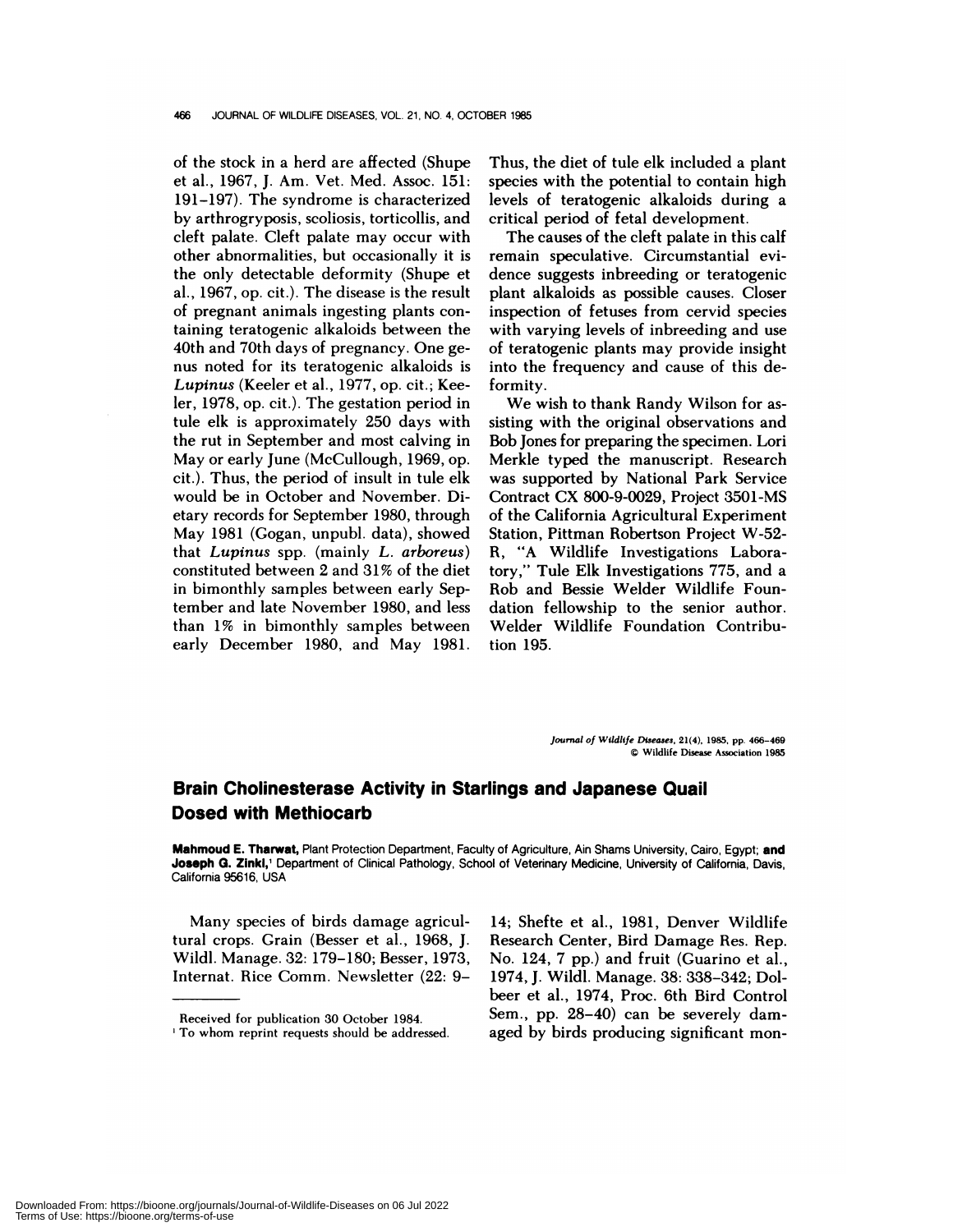etary loss. In California, damage to wine grapes by European starlings *(Sturnus vulgaris*) and other birds may be extensive (Crase et a!., 1976, U.S. Dept. of the Interior, Fish and Wildlife Service, Spec. Sci. Rep-Wild!. No. 197, 18 pp.; De Haven, 1974, Proc. 6th Vent. Pest Conf., pp. 248-252). Interest is being focused on the use of non-lethal chemical bird repellants that can be applied directly to crops (Schafer and Brunton, 1971, J. Wild!. Manage. 35: 569-572; Crase and De Haven, 1978, Proc. 8th Vert. Pest Conf., pp. 46-50). Among these chemical is methiocarb (Mesurol<sup>®</sup>: 3,5-dimethyl-4-(methy!thio)pheny!methy!carbamate), which has been shown to repell birds from many crops (Crase and De Haven, 1978, op. cit.).

Methiocarb is a carbamate and therefore potentially is a cholinesterase (ChE) inhibitor. As a ChE inhibitor it could kill binds. The objectives of this study were to determine if methiocarb might kill birds by inhibiting brain ChE, the amount of methiocarb necessary to produce ChE inhibition, the magnitude of brain ChE inhibition that suggests methiocarb is the cause of death, and if brain ChE inhibition by methiocarb varied depending upon the time of day the birds were given the compound.

In this study starlings and Japanese quail *(Cotunnix japonica)* were used. The starlings were captured with decoy traps at various locations in California. Japanese quail were hatched and raised at the U.S. Fish and Wildlife Service Field Station, Dixon, California. Each of the two species was maintained separately in communal  $6.1 \times 3.0 \times 2.3$ -m outdoor wire cages and provided food and water ad libitum. Starlings were fed poultry pellets (Albers Egg-Maker 20) and Japanese quail were fed turkey feed (Albers 24-27%). Birds were held at least 6 wk before tests were con ducted. Only healthy appearing birds that were above a minimum weight (starlings  $\geq$ 70 g; Japanese quail  $\geq$ 100 g) were used

in the study. Birds were assigned randomly to treatment groups.

Methiocarb was used in a 99% wetable powder formulation. The chemical was dissolved in propylene glycol. Four evenly spaced,  $4$  log doses beginning at 5.6 mg/ kg were given by gavage after 2 hr of fasting. The concentration of methiocarb was adjusted so that each bird received 2 **Ml** of propylene glyco! per gram of body weight. The birds were exposed to 14 hours light and 10 hours dark. A group of birds was dosed in the morning (1-2 hr after light)  $(A.M.-birds)$  and a second group was dosed in the evening (1-2 hr before dark) (P.M-birds). After dosing the birds were placed in individual cages and observed for 1 hr for clinical signs of toxicity and mortality. After 1 hr surviving birds were killed using chloroform. The birds were frozen and stored at  $-20$  C until brains were analyzed for brain ChE.

Brain ChE (EC 3.1.1.7) activity was determined by the method of Ellman et al. (1961, Biochem. Pharmaco!. 7: 88-95) as adapted for brain tissue by Dieter and Ludke (1975, Bull. Environ. Contam. Toxico!. 13: 257-262) and Zink! et a!. (1977, Bull. Environ. Contam. Toxico!. 17: 379-386). All samples were analyzed 1 day after the birds were given methiocarb. ChE activities were calculated in mU  $(milliunits)/mg$  of brain. One unit is defined as the conversion of one mole of substrate to product(s) in  $1$  min. All analyses were carried out at 25 C.

Kruskal-Wallis one-way analysis of variance (Kruskal and Wallis, 1952, J. Am. Stat. Assoc. 47: 583-621) was used to determine if differences in brain ChE activity between **AM.** and **P.M.** birds were present and to determine if a difference between treatment levels existed. If a probability  $\leq 0.05$  was found, Scheffe's test was used to determine which (if any) of the treated birds' brain ChE differed from the control birds' brain ChE activities (Kleinbaum and Kupper, 1978, Applied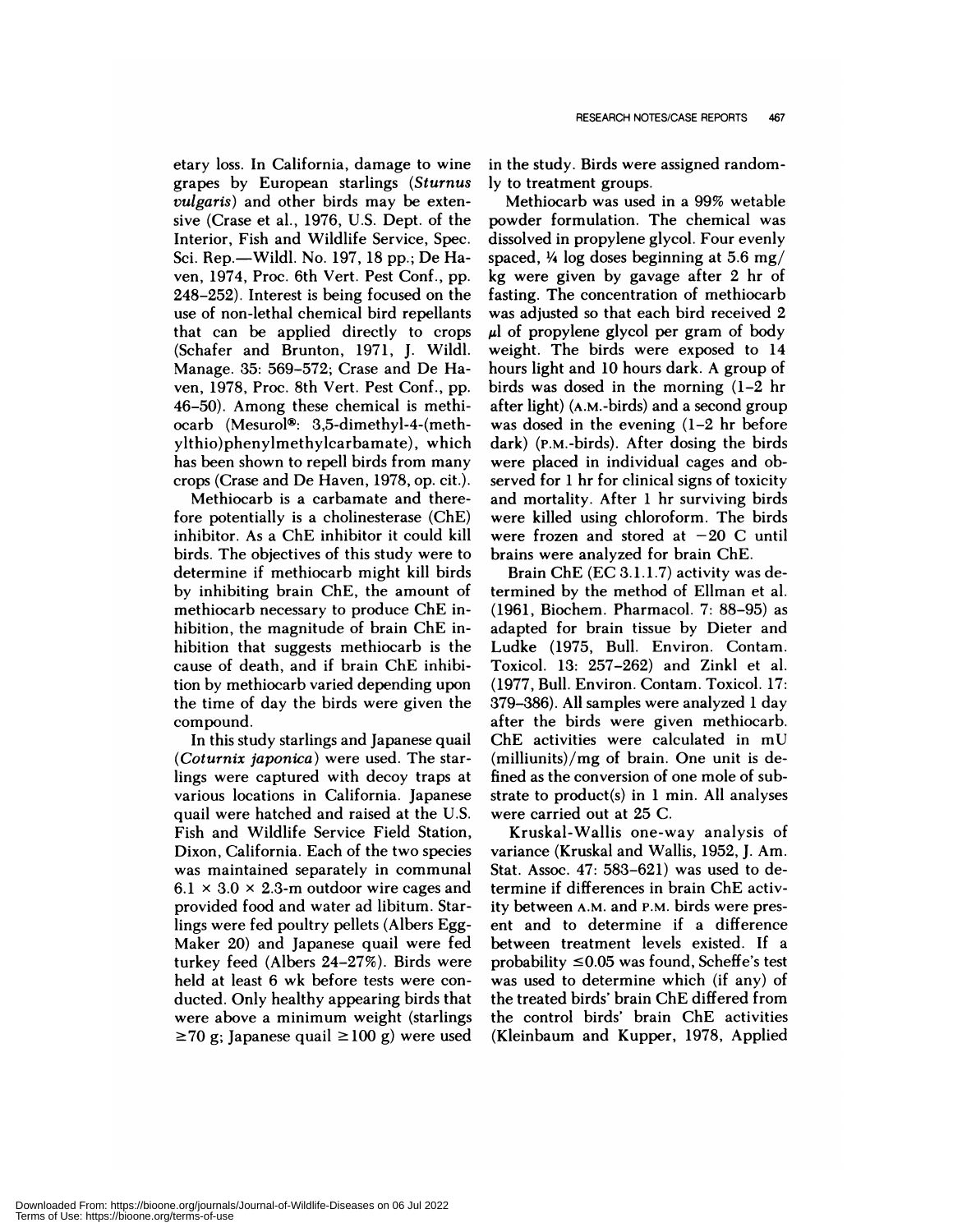| Treat-<br>ment<br>level in<br>mg/kg | No. of birds |          |               |          | ChE activity      |                   |           |             |              |      |
|-------------------------------------|--------------|----------|---------------|----------|-------------------|-------------------|-----------|-------------|--------------|------|
|                                     | A.M.         |          | <b>P.M.</b>   |          | Mean $(mU/mg)$    |                   | <b>SD</b> |             | % Inhibition |      |
|                                     | Tested       | Died     | <b>Tested</b> | Died     | A.M.              | P.M.              | A.M.      | <b>P.M.</b> | A.M.         | P.M. |
| Control                             | 4            | 0        | 4             | $\bf{0}$ | 22.8              | 23.0              | 2.4       | 1.8         | 0.0          | 0.0  |
| 5.6                                 | 4            | 0        | 4             | 0        | 22.5              | 20.3              | 4.1       | 2.5         | 1.6          | 11.7 |
| 10.0                                | 4            | $\bf{0}$ | 4             | $\bf{0}$ | 17.0              | 16.5              | 2.3       | 1.1         | 25.3         | 28.0 |
| 17.8                                | 4            | 0        | 4             | $\bf{0}$ | 17.5              | 16.8              | 2.5       | 1.0         | 23.1         | 26.7 |
| 31.6                                | 4            | $\bf{0}$ | 4             |          | 14.9 <sup>b</sup> | 14.2 <sup>b</sup> | 0.8       | 6.4         | 34.8         | 38.2 |

**TABLE** 1. Brain cholinesterase (ChE) activity of starlings following oral exposure to methiocarb.

 $\cdot$  Dose response significant at  $P < 0.05$ .

Significantly different **from the combined control brain ChE activity at** *P <sup>&</sup>lt;* 0.05.

Regression Analysis and Other Multivariable Methods, Duxbury Press, North Scituate, Massachusetts, pp. 271-276). Determination of a dose response was by Jonckheere's (1954, Biometrika 41: 133-145) method.

After dosing both avian species showed signs of intoxication. Within a few min utes both species of birds had wing fluttering, were immobilized, had tachypnea and some regurgitated. Birds that died showed signs of tetany. The birds that sur vived usually appeared normal at the time they were killed (1 hr after dosing). A single starling given 31.6 mg methiocarb/kg in the afternoon died (Table 1). Among the Japanese quail, deaths occurred in all groups that received methiocanb except the P.M.,  $5.6 \text{ mg/kg}$  group (Table 2).

In neither species did brain ChE activ-

ity between A.M. and P.M. birds that re ceived similar doses differ significantly. For starlings only the birds given 31.6 mg methiocarb/kg had significantly depressed brain ChE activities (Table 1). However, for Japanese quail all groups that received methiocarb showed signifi cane brain ChE depression (Table 2). For both species there was a significant dose related brain ChE inhibition (Tables 1 and 2). Greater inhibition of brain ChE activity at similar doses of methiocarb oc curred in Japanese quail than in starlings.

The least brain ChE depression found in a bird that died was 46.1% in the A.M., 5.6 mg/kg Japanese quail. The greatest brain ChE depression in quail was 62.6% in a P.M., 17.8 mg/kg bird. In the single starling that died after being given 31.6 mg/kg, 69.4% depression was found.

| Treat-<br>ment<br>level in<br>mg/kg | No. of birds |          |        |      | ChE activity        |                   |           |      |      |              |
|-------------------------------------|--------------|----------|--------|------|---------------------|-------------------|-----------|------|------|--------------|
|                                     | A.M.         |          | P.M.   |      | Mean $(mU/mg)$      |                   | <b>SD</b> |      |      | % Inhibition |
|                                     | Tested       | Died     | Tested | Died | $A.M.$ <sup>*</sup> | P.M. <sup>b</sup> | A.M.      | P.M. | A.M. | <b>P.M.</b>  |
| Control                             | 5            | $\bf{0}$ | 4      | 0    | 8.0                 | 8.3               | 0.7       | 0.9  | 0.0  | 0.0          |
| 5.6                                 | 5            |          | 5      | 0    | 6.1 <sup>c</sup>    | 6.0 <sup>c</sup>  | 1.5       | 0.7  | 23.8 | 27.0         |
| 10.0                                | 5            | 2        | 5      | 2    | 4.4 <sup>d</sup>    | 4.4 <sup>d</sup>  | 0.6       | 1.1  | 44.9 | 46.1         |
| 17.8                                | 5            | 4        | 5      | 4    | 4.3 <sup>d</sup>    | 3.2 <sup>c</sup>  | 0.6       | 0.7  | 46.4 | 60.5         |
| 31.6                                | 5            | 5        | 5      | 5    | 3.7 <sup>d</sup>    | 3.5 <sup>d</sup>  | 0.5       | 0.4  | 53.6 | 57.4         |

TABLE 2. Brain cholinesterase (ChE) activity of Japanese quail following oral exposure to methiocarb.

Dose response significant at *P <sup>&</sup>lt;* **0.01.**

 $b$  Dose response significant at  $P < 0.05$ .

 $\sigma$  Significantly different from the combined control brain ChE activity at  $P < 0.05$ .

<sup>d</sup> Significantly different from the combined control brain ChE activity at  $P < 0.001$ .